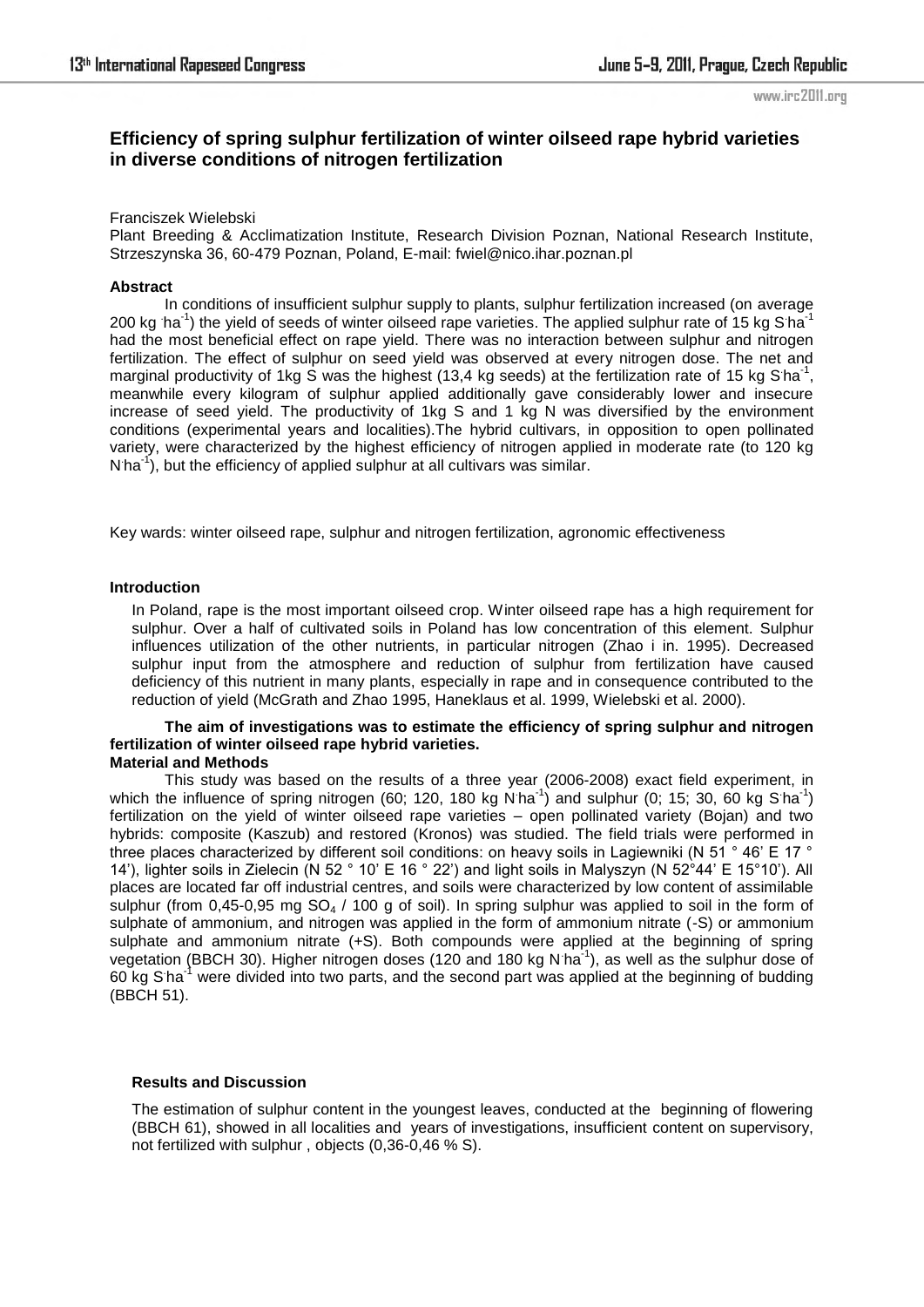#### www.irc2011.org

In conditions of insufficient sulphur supply to plants, sulphur fertilization increased the yield of seeds. The average increase of seed yield in the three-year experimental period was approximately 200 kg ha<sup>-1</sup>, and it was similar for all applied sulphur rates. There was no interaction between sulphur and nitrogen fertilization. The effect of sulphur on seed yield was observed at every nitrogen dose (fig. 1). In conditions of sulphur deficiency in soil, the seed yield increase of winter rape caused by sulphur fertilization, is confirmed by other authors (McGrath and Zhao 1996, Zukalova et al. 2001, Jankowski et al. 2008).



Fig. 1. Winter oilseed rape yield depending of sulphur and nitrogen fertilization [2006-2008]

In all years of investigations the graph of productivity function of sulphur fertilization was described by a curve of second degree (fig. 2). Irrespectively of the rate of nitrogen, the net efficiency of 1kg S was the highest at the lowest  $\overline{S}$  rate (15 kg S ha<sup>-1</sup>), and decreased with the increase of  $\overline{S}$ fertilizer rates (fig. 3). At the fertilization rate of 15 kg  $S$  ha<sup>-1</sup>, every kilogram of applied sulphur increased rape seeds by over 13 kg on average. Application of higher S rates gave considerably lower increases and their application was not reasonable (table 1)



### Fig. 2. Diagram of a function of sulphur fertilization productivity

.

depending of nitrogen fertilization

Fig. 3. Net efficiency of 1kg S [kg seeds]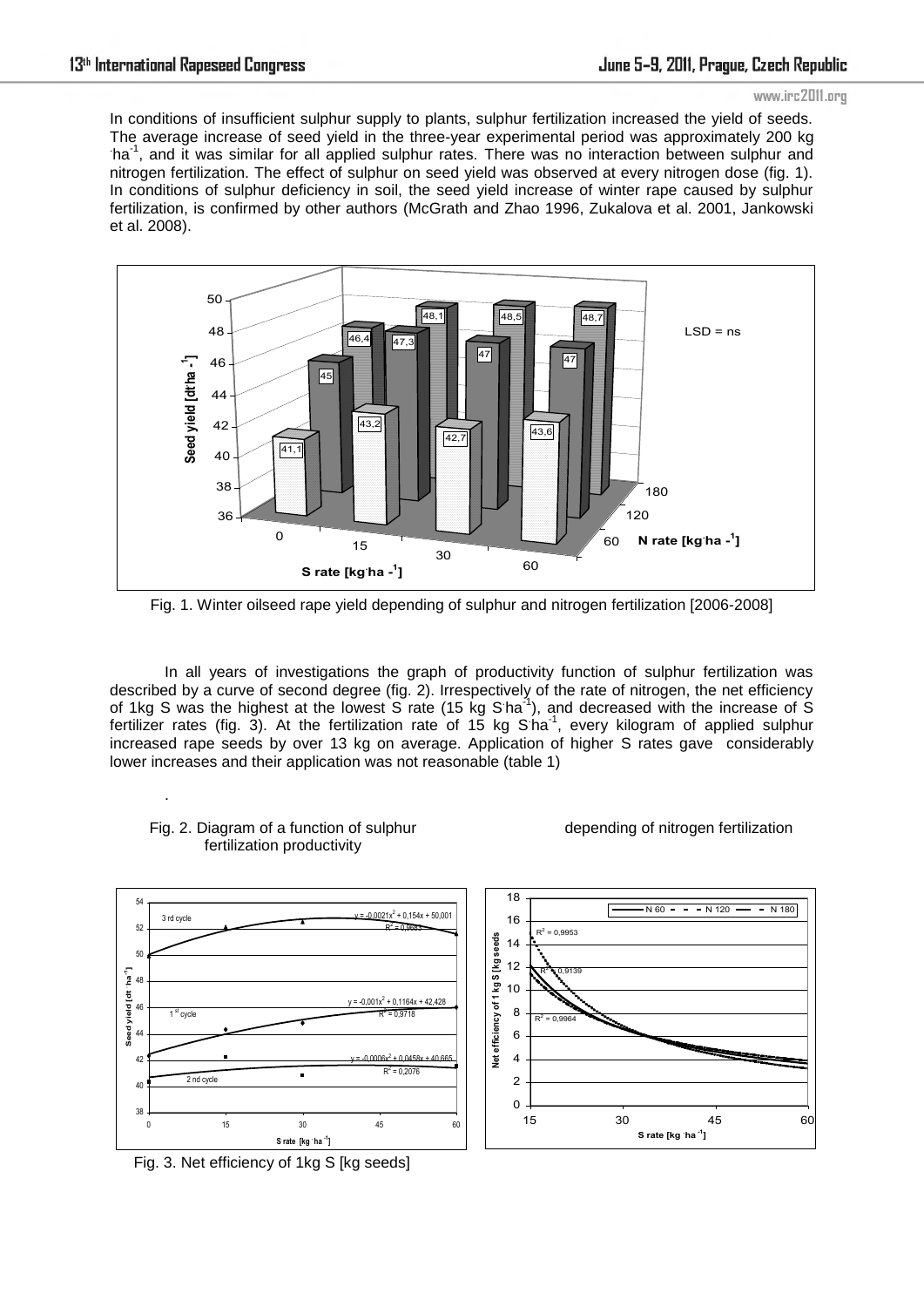www.irc2011.org

## Table 1

Marginal productivity of 1 kg S [kg seeds] according to experiment factors [2006-2008]

| Factor               | S rate $\sqrt{[kg\,ha^{-1}]}$ |     |     | <b>Mean</b> |  |  |
|----------------------|-------------------------------|-----|-----|-------------|--|--|
|                      | 15                            | 30  | 60  |             |  |  |
| N rate $[kgha^{-1}]$ |                               |     |     |             |  |  |
| 60                   | 13,6                          |     | 2,7 | 4,5         |  |  |
| 120                  | 15,4                          |     | 0,1 | 4,3         |  |  |
| 180                  | 11,2                          | 2,6 | 0,7 | 4,8         |  |  |
| Variety              |                               |     |     |             |  |  |
| Kaszub               | 13,5                          | 2,0 | 0,7 | 5,4         |  |  |
| Bojan                | 13,5                          |     | 3,6 | 3,0         |  |  |
| Kronos               | 13,2                          | 3,2 | ÷,  | 5,2         |  |  |
| Years                |                               |     |     |             |  |  |
| 2006                 | 13,2                          | 3,3 | 4   | 6,8         |  |  |
| 2007                 | 12,7                          |     | 2,3 | 1,9         |  |  |
| 2008                 | 14,7                          | 2,7 |     | 4,8         |  |  |
| Location             |                               |     |     |             |  |  |
| Lagiewniki           | 13,5                          |     |     | 2,6         |  |  |
| Malyszyn             | 11,3                          | 6,1 | 1,0 | 6,1         |  |  |
| Zielecin             | 15,9                          |     | 3,1 | 4,9         |  |  |
| Mean                 | 13,4                          | ۰   | 1,1 | 4,5         |  |  |

# Table 2

Marginal productivity of 1 kg N [kg seeds] according to experiment factors [2006-2008]

| <b>Factors</b>          | N rate [kg ha <sup>-1</sup> ] |     | Mean |  |  |
|-------------------------|-------------------------------|-----|------|--|--|
|                         | 120                           | 180 |      |  |  |
| S rate [ $kg ha^{-1}$ ] |                               |     |      |  |  |
| $\pmb{0}$               | 6,5                           | 2,3 | 4,4  |  |  |
| 15                      | 6,8                           | 1,3 | 4,1  |  |  |
| 30                      | 7,2                           | 2,5 | 4,8  |  |  |
| 60                      | 5,7                           | 2,8 | 4,2  |  |  |
| Variety                 |                               |     |      |  |  |
| Kaszub                  | 7,2                           | 1,3 | 4,2  |  |  |
| Bojan                   | 4,8                           | 4   | 4,4  |  |  |
| Kronos                  | 7,5                           | 1,3 | 4,4  |  |  |
| Years                   |                               |     |      |  |  |
| 2006                    | 15,2                          | 1,2 | 8,2  |  |  |
| 2007                    | 0,2                           | 1,7 | 0,9  |  |  |
| 2008                    | 4,5                           | 3,8 | 4,2  |  |  |
| Location                |                               |     |      |  |  |
| Lagiewniki              | 10,7                          | 2,3 | 6,5  |  |  |
| Malyszyn                | 5,8                           | 3,8 | 4,8  |  |  |
| Zielecin                | 3,2                           | 0,3 | 1,8  |  |  |
| <b>Mean</b>             | 6,5                           | 2,3 | 4,4  |  |  |

The highest marginal (6,50 kg of seeds) productivity of 1kg N was observed at the fertilization rate of 120 kg N ha<sup>-1</sup>. The efficiency of nitrogen imperceptibly increased by the fertilization of sulphur in rates up to 30 the kg S ha<sup>-1</sup> (table 2). The hybrid cultivars, (Kaszub and Kronos) in opposition to open pollinated variety (Bojan), were characterized by the highest efficiency of nitrogen applied at moderate rate (to 120 kg N ha<sup>-1</sup>), but the efficiency of applied sulphur in all cultivars was similar.

The productivity of 1kg S and 1 kg N was diversified by the environment conditions (experimental years and localities). The lowest productivity of nitrogen and sulphur was shown in the second year of